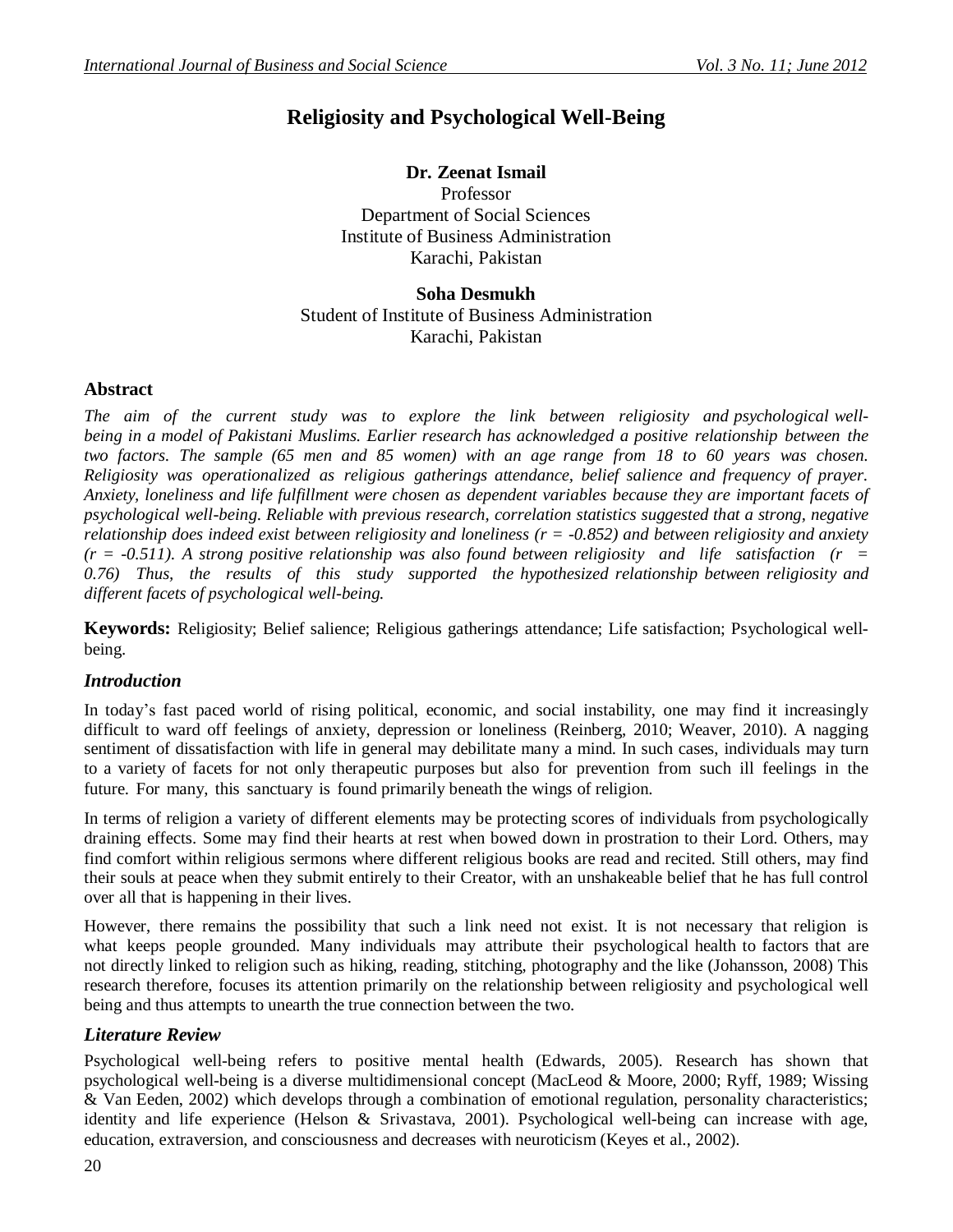Previous researches pertaining to the subject area of religiosity and psychological well-being, eloquently speak volumes of, and provide sound evidence to support the positive association between religiosity and psychological well being. A wide range of different researches have been carried out in this context '(Dyson, Cobb & Foreman, 1997; George, Ellison, & Larson, 2002; George, Larson, Koenig, & McCullough, 2000; Mickley, Carson,  $\&$  Soecken, 1995)'. The consistent findings have been that aspects of religious involvement are associated with positive mental health outcomes (Ellison & Levin, 1998; Swinton, 2001). Evidence supporting these findings emerge from both cross sectional and longitudinal studies, as well as from studies based on both clinical and community samples (George et al., 2002; Plante & Sherman, 2001).

This relationship has extended across different populations, including samples of the young, adults, older people, general community residents, immigrants and refugees, college students, the sick, addicts, homosexuals, persons of parenthood, individuals with mental health problems and personality disorders (Yeung Wai-keung & Chan, 2007; Alvarado, et al., 1995; Baline & Croker, 1995; Braam et al., 2004; Chang et al., 1998, Donahue & Benson, 1995; Idler & Kasl, 1997; Jahangir et al., 1998; Kendler et al., 1996; Koenig, George & Titus, 2004; Levin & Taylor, 1998; Miller et al., 1997; Plante et al., 2001; Richards et al., 1997; Thearle et al., 1995).

Further findings reveal that individuals involved in religions that encourage the internalization of a set of values are at substantially reduced risk of depression as compared to those who attend religious gatherings through obligation or duty (Margetic, 2005; McCullough & Larson, 1999). Therefore; the intention behind the attendance of religious congregations may be considered as more important here than the act itself. Often we find that individuals are forced to behave more religiously than they would choose to. In such circumstances then, the true effect of religiosity on psychological well being becomes quite hazy to understand as it is the feelings and thoughts that go behind every religious act which are expected to be linked to psychological health (or the lack of it).

Not all studies, however, have proved a positive association between religiosity and mental health outcomes. Sigmund Freud has termed religion as "the universal obsessional neurosis of humanity" (Freud, 1959) while others too have argued that 'no correlation between religion and mental health' exists (Bergin, 1991). Other researches state that higher levels of religiosity are related to greater levels of personal distress (King & Shafer, 1992) and that religious beliefs are responsible for the development of low self esteem, depression, and even schizophrenia (Watters, 1992).

Despite such claims, a growing mass of psychological, psychiatric, medical, public health, sociological and epidemiological studies conducted during the past two decades have continued to prove the beneficial and protective effects of religious involvement (Foskett, Roberts, Mathews, Macmin, Cracknell, & Nicholls, 2004; Seybold & Hill, 2001; Weaver, Flannelly, Garbarino, Figley, & Flannelly, 2003). Furthermore, positive relations have been found specifically between some styles of religion and general well being, marital satisfaction and general psychological functioning (Gartner, 1996).

The means through which religiosity provides positive mental health outcomes have not yet been satisfactorily uncovered, however, "factors relevant include: (1) increased social support, (2) extended psychological recourses, (3) positive health practices, and (4) a stronger sense of coherence" (George et al., 2002; Harrison et al., 2005).

# *Research Problem*

The purpose of this study was to find the true relationship between religiosity and psychological well-being in a Pakistani Muslim society. The fact that Islam plays a major role in shaping Muslims" understanding, experience and expression during times of mental distress is well documented (Abdel-Khalek, 2007; Abu-Ras, Gheith, & Cournos, 2008; Tawfik, 2007). The holy book of the Muslims, the Quran, holds evidence to this concept in many verses. One such verse is 'for, without doubt, in the remembrance of Allah do hearts find rest' (13:28).

As of late, one may find that a multitude of researches in this subject matter have been accepted the predominantly on Western models (Pössel, Martin, Garber, Banister, Pickering, & Hautzinger, 2010; Rosmarin, David, Pirutinsky, Steven, Pargament, Kenneth, Krumrei, & Elizabeth, 2009; McCullough, 1999; Murphy, Patricia, Ciarrocchi, Joseph, Piedmont, Ralph, Cheston, Sharon, Peyrot, Mark, Fitchett & George, 2000). However, as the level of global interconnectedness continues to increase, the importance of considering samples belonging to different cultures and societies is rising rapidly.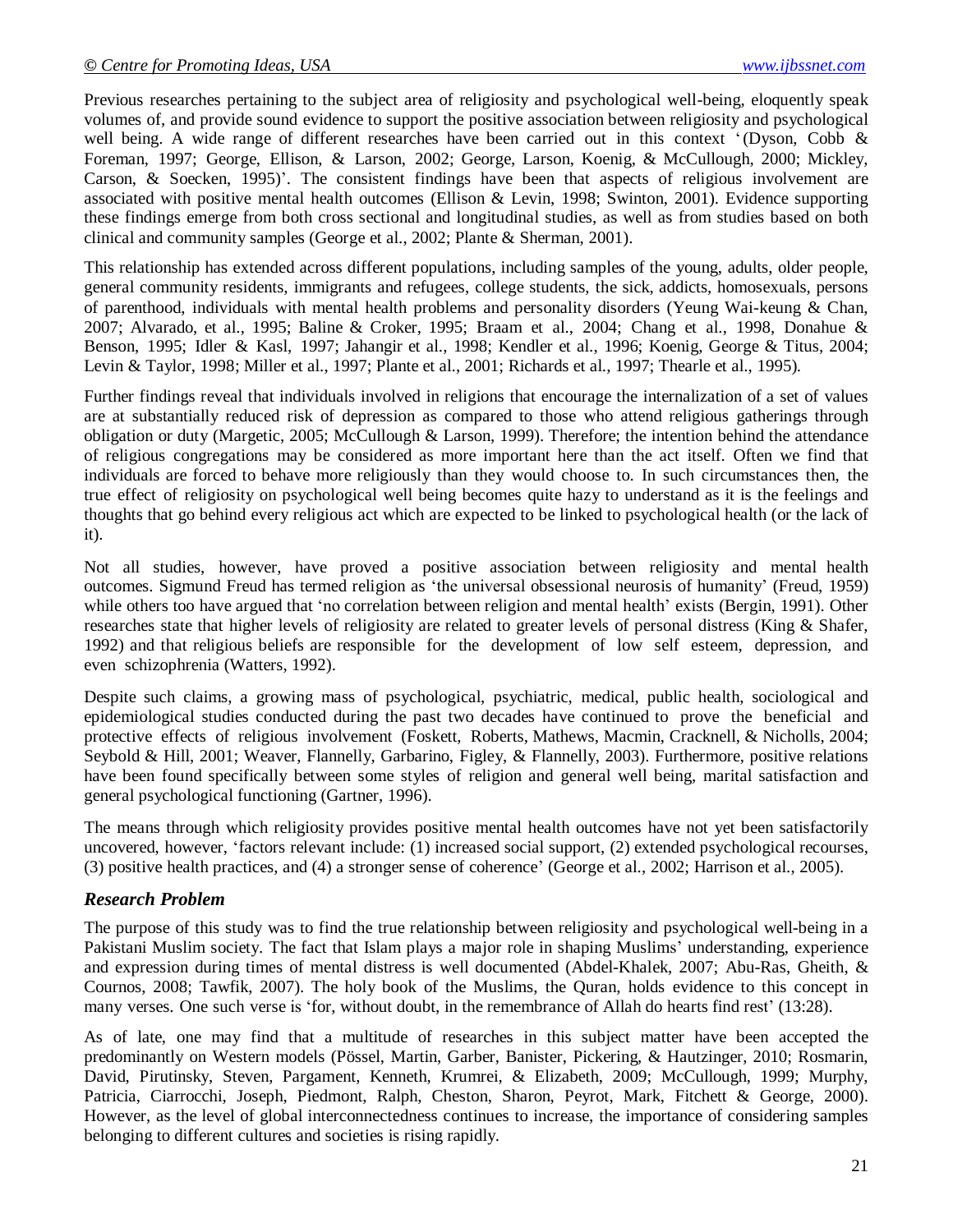The importance of the study thus, was to extend this topic area to Muslim, Pakistani samples and find the relationship that exists between religiosity and psychological well-being in a different culture and society in the world.

### *Research Hypotheses*

Based on the conclusions of previous studies, it was hypothesized that (Pakistani Muslim) participants who are more religious will reveal a greater level of satisfaction with their life and would be less psychologically distressed. Therefore;

H1: The higher the level of religiosity, the lower the level of loneliness. H2: The higher the level of religiosity, the lower the level of anxiety.

H3: The higher the level of religiosity, the higher the level of life satisfaction.

Religiosity was operationalized as involvement in religious activities (religious sermons within and outside mosques), belief salience and frequency of prayer. Outcome measures included satisfaction with life, and the absence of psychological distress (anxiety, loneliness).

#### *Methodology*

This study is mainly based on a questionnaire survey. It consists of different scales that were made specifically for each variable under study. The format of the questionnaire consists only of closed ended questions so as to promote quick responses and ease of participation. 150 individuals participated in the research (65 males and 85 females) whose ages ranged from 18 to 60 years. The respondents were all either students or teachers at educational institutions.

Religiosity was measured through three variables: participation in religious services, frequency of prayer and belief salience. (1) Frequency of religious services attendance was measured through the question: "How often do you attend religious services?"" Responses ranged from 1 (*never*) to 5 (*more than once a week*). (2) Frequency of prayer was judged through the question, "How many obligatory prayers do you perform in a day?" Responses varied from 0 (*none*) to 5 (the maximum). Finally, (3) belief salience was measured with the question, ""In general, how important is religion to you?" Response options to this question ranged from 1 (*not at all important*) to 5 (*very important*).

Psychological well-being was measured through the Satisfaction with Life Scale. (SWLS; Diener, Emmons, Larsen, & Griffin, 1985) General life satisfaction, anxiety, and loneliness were selected as dependent variables as they reflect central elements of psychological well being. The SWLS measures general subjective well being, with five items rated on a 7-point scale  $(1 = strongly \, disagree, 7 = strongly \, agree)$ . Summing these items provides a total score. The SWLS"s validity is well documented (Diener et al., 1985). Diener et al. accounted high SWLS reliability ( $\alpha = .87$ ).

The Beck Anxiety Inventory (BAI; Beck & Steer, 1993) is a 21-item scale that measures the level of self reported anxiety in adults and adolescents. Respondents were asked to specify normally how much they have been affected by each symptom. The BAI total score is the sum of the ratings of 21 anxiety symptoms, which are rated on a 4-point scale ranging from 0 (*not at all*) to 3 (*severely*), with high values indicating high levels of anxiety. The alpha coefficient used in this study was  $\alpha = .87$ .

The Revised UCLA Loneliness Scale (R-ULS; Russell, Peplau, & Cutrona, 1980) conceptualizes loneliness as a one-dimensional affective state. The scale consist of 20 items using a 4-point Likert scale (*never, rarely, sometimes,* and *often*), with a high score signifying greater levels of loneliness. Participants were requested to state how they usually feel. Russell et al. report that the scale has high internal consistency in college student populations  $(\alpha = .94)$  and correlates highly with measures of depression and anxiety. The alpha coefficient used in this study was  $\alpha = .89$ .

#### *Testing the study hypotheses*

The relationship between religiosity and anxiety, loneliness, and general life satisfaction was examined through correlation statistics. Through this measure, it was found that a strong relationship between several variables existed.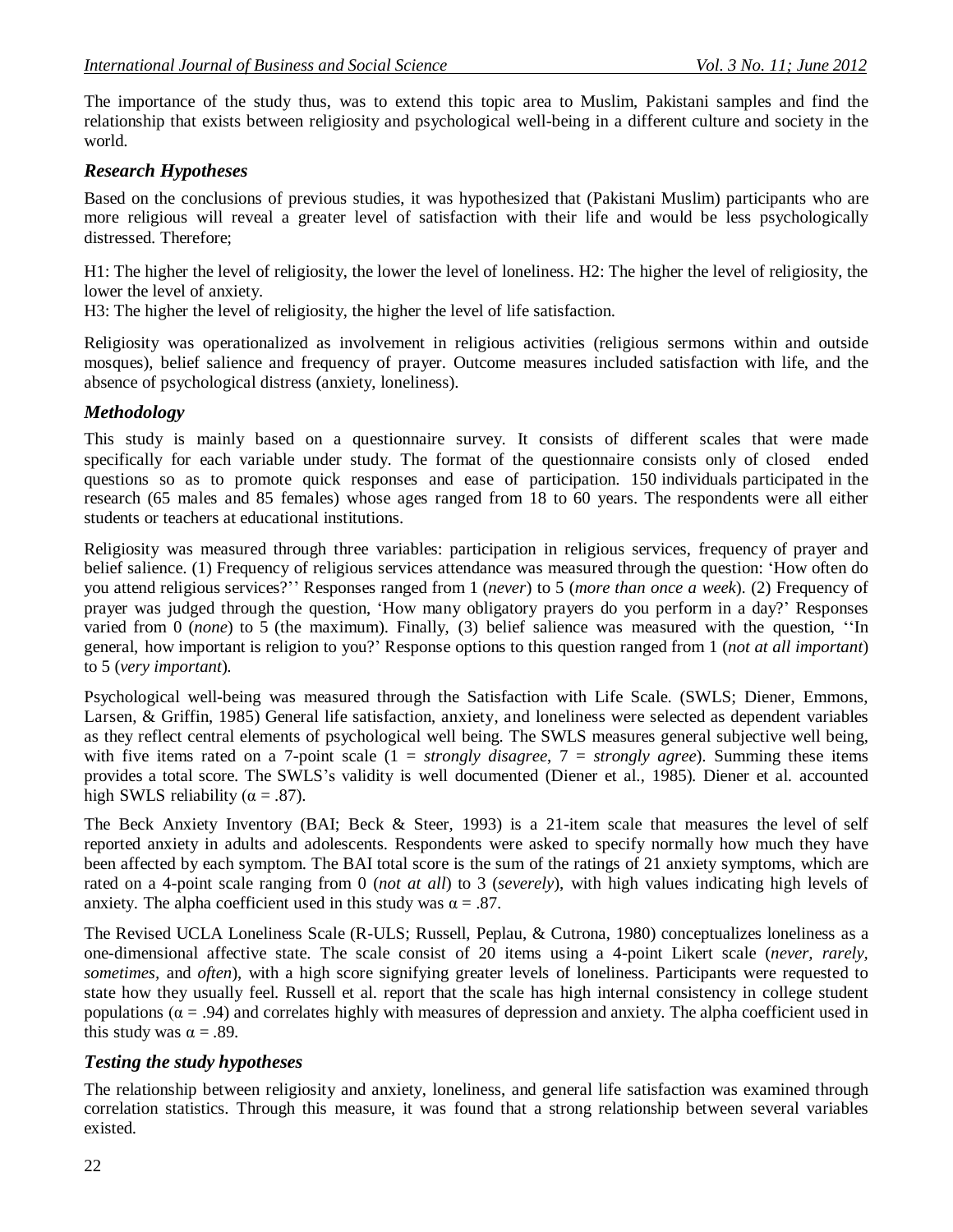#### H1: Religiosity & Loneliness

The relationship between religiosity and levels of loneliness is indeed very strong and a negative correlation exists  $(r = -0.853)$ . Table 1A below indicates the correlation between loneliness and the individual variables that were used to measure religiosity. Thus belief salience is negatively correlated to loneliness  $(r = -0.813)$ , as are the variables of frequency of prayer  $(r = -0.723)$  and religious gatherings' attendance  $(r = -0.862)$ .

| .`able |  |
|--------|--|
|--------|--|

|                   | <b>Belief</b><br><i>Salience</i> | <b>Frequency of</b><br><b>Prayer</b> | <b>Religious Gatherings' Attendance</b> | <b>Religiosity</b> |
|-------------------|----------------------------------|--------------------------------------|-----------------------------------------|--------------------|
| <b>Loneliness</b> | $-0.81373018$                    | $-0.723461453$                       | $-0.862330832$                          | 0.852753065        |

Graph 1A presents this relationship in an illustrative form through which the negative relationship can easily be assessed. It appears that as levels of religiosity increase, the amount of loneliness felt by an individual decreases. Thus, proving the hypothesis that the higher the levels of religiosity, the lower will be the levels of loneliness felt.

Many reasons may be attributed to this relationship those who attend more religious gatherings (sermons and the like) are less likely to feel secluded and left alone. This may be because religious gatherings are a meeting place where all personal differences, big and small, are set aside and a common subject is found. This commonality may be enough to make some individuals feel as though they are not alien figures and that they have similarities with those around them. Also, many may take such gatherings as social meetings where they catch up with friends who share similar





interests (i.e. religion) Also, individuals who are more interested in the existence of God and are more convinced that he truly controls the happenings of their lives (assessed through the negative correlation between loneliness and belief salience,  $r = -0.813$ ), appear to feel less lonely when compared to those who give less importance to the idea of religion. It seems then, that those who have an external locus of control (pointed towards religion) are less likely to feel alone.

#### H2: Religiosity and Anxiety

Religiosity and anxiety also appeared to have a strong, negative relationship ( $r = -0.511$ ). Table 2A indicates the correlation between anxiety and the individual variables that were used to measure religiosity. Thus belief salience is negatively correlated to anxiety ( $r = -0.516$ ), as are the variables of frequency of prayer ( $r = -0.516$ ) 0.495) and religious gatherings' attendance  $(r = -$ 0.418).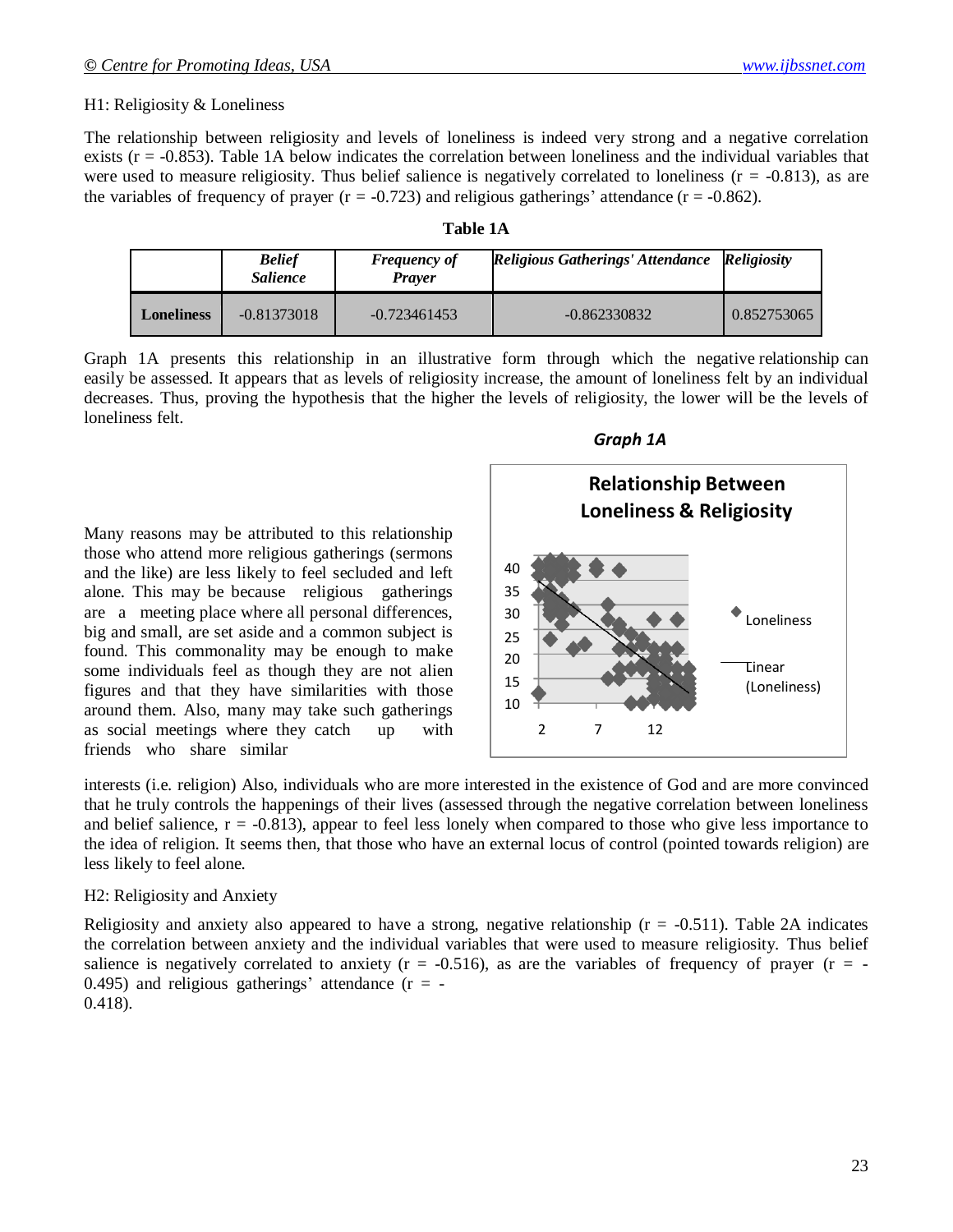|         | <b>Belief</b><br><i>Salience</i> | <b>Frequency of</b><br><b>Prayer</b> | <b>Religious Gatherings'</b><br><i><b>Attendance</b></i> | <b>Religiosity</b> |
|---------|----------------------------------|--------------------------------------|----------------------------------------------------------|--------------------|
| Anxietv | $-0.516955954$                   | $-0.495079157$                       | $-0.418195436$                                           | $-0.511148034$     |

*Table 2A*

Graph 2A presents this relationship in an illustrative form through which the negative relationship can easily be assessed. It appears that as levels of religiosity increase, the amount of anxiety felt by an individual also decreases. Thus, proving the hypothesis that the higher the levels of religiosity, the lower will be the levels of anxiety.



The strong negative relationship between levels of anxiety and religiosity can be attributed to many factors, the most significant being prayer. Prayers are often viewed as a better form of meditation itself, and meditation has been applauded for its calming effects. Previous research findings also indicate that "prayer/meditation can reduce stress reactions regardless of the prayer used (Maltby, Lewis, & Day, 1999; Wachholtz & Pargament, 2005) The stressor response model by

Ellison and Levin (1998) assumes that stressors (e.g., chronic pain) prompt individuals to increase the frequency of prayer and so anxiety might mean that anxious people pray more often using prayer as a stress buffer". Thus, one cannot be sure whether it is prayer that calms an individual, or anxiety that leads one to praying. Such a causal relationship can not be detected within the breadth of this research.

# H3: Religiosity and Life Satisfaction

Finally, it was also found that a strong positive relationship exists between religiosity and life satisfaction ( $r =$ 0.76) Table 3A indicates the correlation between life satisfaction and the individual variables that were used to measure religiosity. Thus belief salience is positively correlated to life satisfaction  $(r = 0.705)$ , as are the variables of frequency of prayer ( $r = 0.791$ ) and religious gatherings' attendance ( $r = 0.619$ ).

|                             | <b>Belief</b><br><i>Salience</i> | <b>Frequency of</b><br><b>Praver</b> | <b>Religious Gatherings'</b><br><i>Attendance</i> | <b>Religiosity</b> |
|-----------------------------|----------------------------------|--------------------------------------|---------------------------------------------------|--------------------|
| Life<br><b>Satisfaction</b> | 0.705415467                      | 0.791286471                          | 0.61931842                                        | 0.760581167        |

Graph 3A may be used to view the relationship between religiosity and life satisfaction as it presents an easy to read, pictorial representation.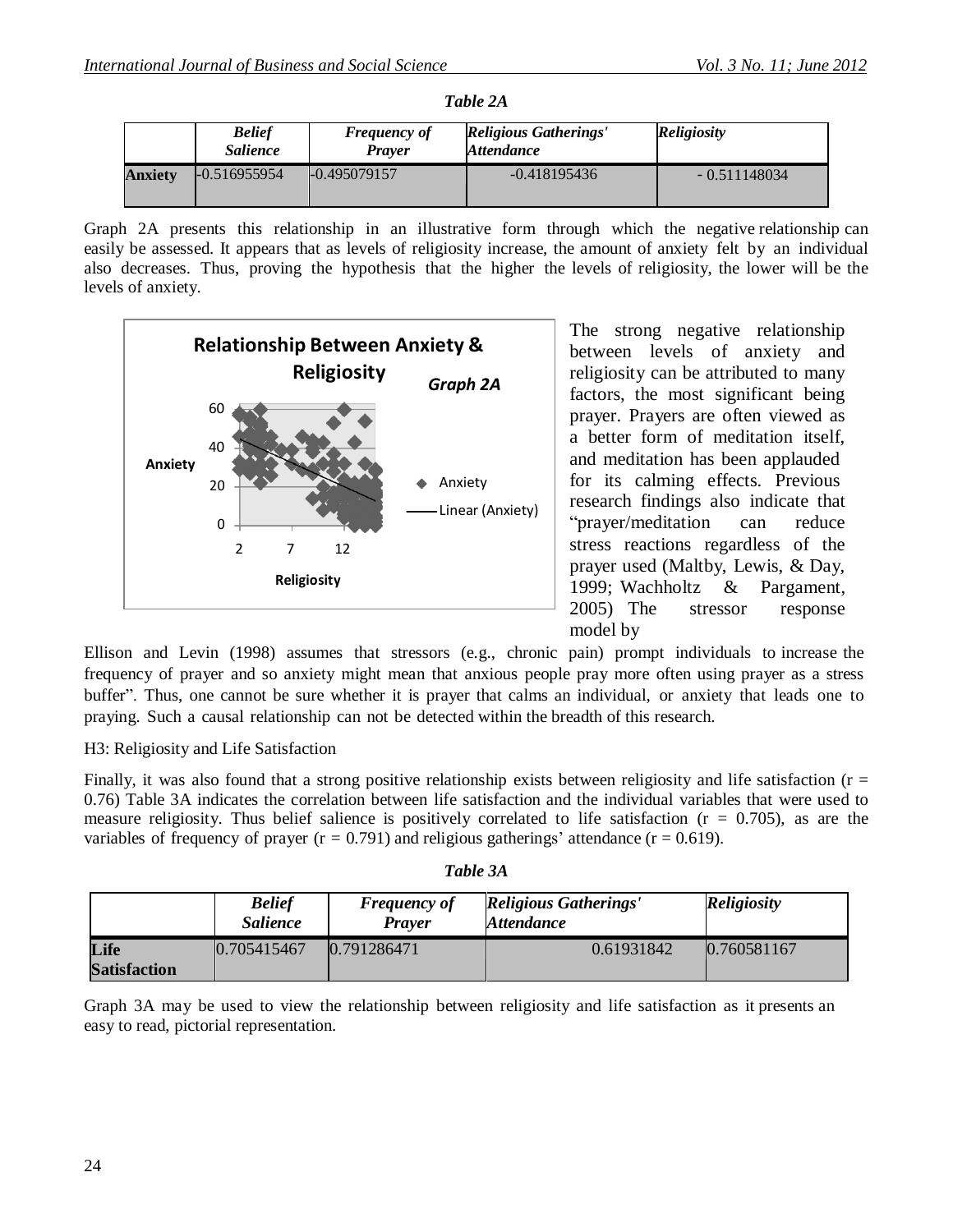

The strong, positive relationship between religiosity and life satisfaction may exist perhaps because individuals may feel more at peace with worldly occurrences when they attribute them to the will of God. This line of thought makes it easier be more grateful for what one has and more appreciative of his/her blessings – automatically resulting in fewer number of regrets in life and a lower level of resentment.

Thus, insufficient data was found to disprove the hypotheses.

# *Conclusions and Recommendations*

It appears as hypothesized; a strong, positive relationship does indeed appear to exist between religiosity and life satisfaction while a strong, negative relationship exists between religiosity and psychological distress (anxiety and loneliness).

In conclusion, these findings add to a growing body of research which indicate "the importance that religiosity has on psychological well being" (Beit-Hallahmi & Argyle, 1997; Diener, Suh, Lucas & Smith, 1999; Ellison, 1995; Emmons, Cheung & Tehrani, 1998; Koenig, 1997, 2001; Laurencelle, Abell & Schwartz, 2002; Levin & Chatters, 1998) such as "to a reduced likelihood of depression" (Harker, 2001; Levin, Markides, & Ray, 1996; Miller & Gur, 2002) 'anxiety disorders' (Koenig, Ford, George, Blazer, & Meador, 1993) and 'addictions' (Francis, 1994; Gorsuch, 1993). The frequency of private religious activity involvement has also shown a positive association with mental health outcomes (Hel, Hays, Flint, Koenig, & Blazer, 2000; Strawbridge, Shema, Cohen, & Kaplan, 2001).

#### *Limitations and Further Research*

However, because this research is based entirely on correlation statistics, it is not possible to describe causal connections between the variables; in order to make such inferences, a prospective longitudinal design may be necessary.

Secondly, as limited aspects of religiosity were studied, an individual"s true level of religiosity may have been misrepresented.

Furthermore, the sample of the study was restricted to educated students and teachers. It is important to note that in order to be more representative of the overall Pakistani Muslim population, less privileged participants should also be included.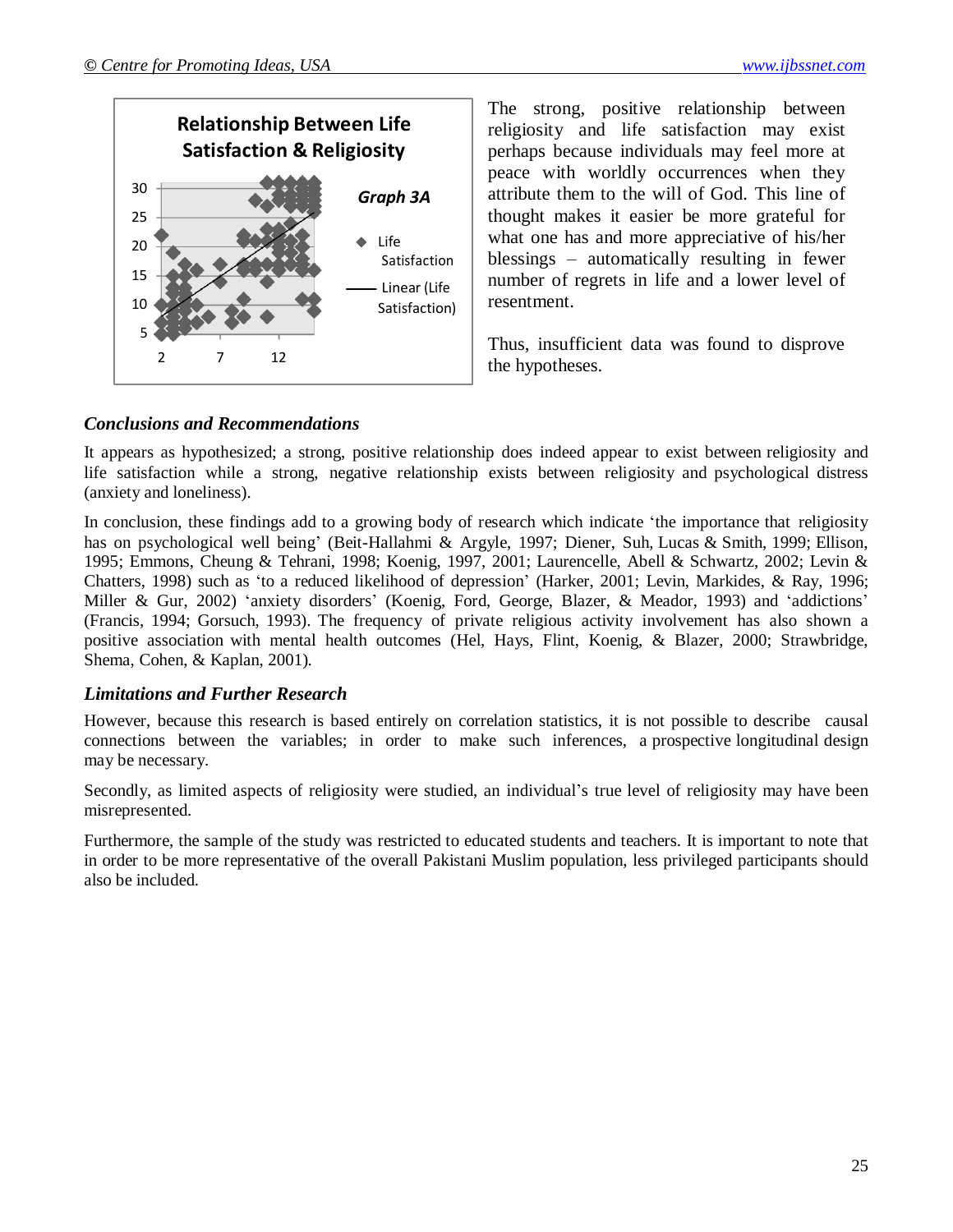### *References*

- Abdel-Khalek, A. (2007) Religiosity, happiness, health, and psychopathology in a probability sample of Muslim adolescents. In Mental Health, Religion & Culture 10(6). 571-583. (04029)
- Abu-Ras, W., Gheith, A. and Cournos, F. (2008) The Imam"s role in mental health promotion: A study of 22 mosques in New York City"s Muslim community. In Journal of Muslim Mental Health 3(2). 155-176. (04590)
- Alvarado, K., Temper, D. Bresler, C. & Dobson, D. (1995). The relationship of religious variables to death depression and death anxiety. Journal of Clinical Psychology, 51, 202-204.
- Beck, A. T., & Steer, R. A. (1993). Beck Anxiety Inventory Manual. San Antonio, CA: The Psychological Corporation.
- Beit-Hallahmi, B., & Argyle, M. (1997). The psychology of religious behaviour, belief and experience. London: Routledge.
- Bergin, A. E. (1991). Values and religious issues in psychotherapy and mental health. American Psychologist, 46, 394–403.
- Braam, A. W. et al. (2004). Religious involvement and 6-year course of depressive symptoms in older Dutch Citizens: Results from the longitudinal aging study Amsterdam. Journal of Aging and Health, 16(4), 467- 489.
- Chang, B. Noonan, A. & Tennstedt, S. (1998). The role of religion/spirituality in coping with caregiving for disabled persons. Gerontologist, 38, 463-470. de St Aubin, E. (1999). Personal ideology: The intersection of personality and religious beliefs. Journal of Personality, 67, 1105–1139.
- Donahue, M. J. & Benson, P. L. (1995). Religion and the well-being of adolescents. Journal of Social Issues, 51, 145-160.
- Diener, E., Emmons, R. A., Larsen, R. J., & Griffin, S. (1985). The Satisfaction with Life Scale. Journal of Personality Assessment, 49, 71–75.
- Diener, E., Suh, E. M., Lucas, R. E., & Smith, H. L. (1999). Subjective well-being: Three decades of progress. Psychological Bulletin, 125, 276–302.
- Dyson, J., Cobb, M., & Foreman, D. (1997). The meaning of spirituality: A literature review. Journal of Advanced Nursing, 26, 1183–1188.
- Edwards, S.D.(2005). A psychology of breathing methods. Internation Journal of Mental Health Promotion, 7 (4), 28-34.
- Ellison, C. G. (1995). Race, religious involvement, and depressive symptomatology in a southeastern US community. Social Science and Medicine, 40, 1561–1572.
- Ellison, C.G., & Levin, J.S. (1998). The religion-health connection: Evidence, theory, and future directions. Health Education and Behaviour, 25, 700 – 720.
- Emmons, R. A., Cheung, C., & Tehrani, K. (1998). Assessing spirituality through personal goals: Implications for research on religion and subjective well-being. Social Indicators Research, 45, 391–422.
- Foskett, J., A. Roberts, R. Mathews, L. Macmin, P. Cracknell, and V. Nicholls, 2004, From research to practice: The first tentative steps: Mental Health, Religion & Culture, v. 7, no. 1, p. 41-58.
- Francis, L. J. (1994). Denominational identity, church attendance, and drinking behavior among adults in England. Journal of Alcohol and Drug Education, 39, 27–33.
- Freud, S., 1959, Civilisation and its discontents: London, Hogarth
- Gartner, J., 1996, Religious commitment, mental health and prosocial behaviour: a review of the empirical literature, in EP Shafranske ed., Religion and the clinical practice of psychology: Washington DC, APA, p. 187-214.
- George, L. K., Ellison, C. G., & Larson, D. B. (2002). Explaining the relationships between religious involvement and health. Psychological Inquiry, 13, 190–200.
- George, L. K., Larson, D. B., Koenig, H. G., & McCullough, M. E. (2000). Spirituality and health: What we know, what we need to know. Journal of Social and Clinical Psychology, 19, 102–116.
- Gorsuch, R. L. (1993). Religious aspects of substance abuse and recovery. Journal of Social

Issues, 25, 65–83.

Harker, K. (2001). Immigrant generation, assimilation, and adolescent psychological well-being. Social Forces, 79, 969–1004.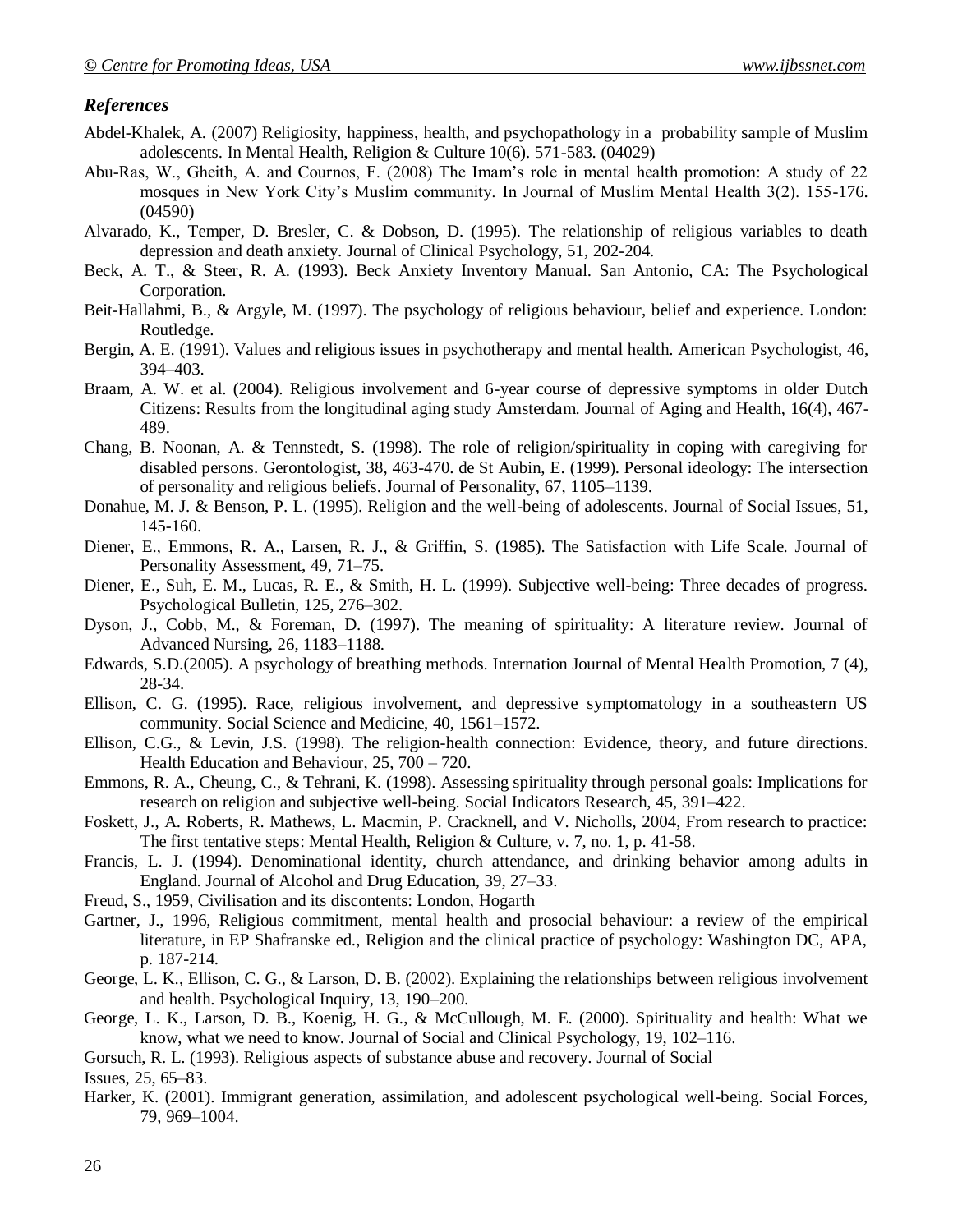- Harrison, M. O., Edwards, C. L., Koenig, H. G., Bosworth, H. B., Decastro, L., & Wood, M. (2005). Religiosity/spirituality and pain in patients with sickle cell disease. The Journal of Nervous and Mental Disease, 4, 250–257.
- Helm, H., Hays, J. C., Flint, E., Koenig, H. G., & Blazer, D. G. (2000). Effects of private religious activity on mortality of elderly disabled and nondisabled adults. Journal of Gerontology, 55A, M400–M405. 2011
- Helson, S. & Srivastava, S.(2001) Three paths of adult development: conservers, seekers, and achievers. Journal of Personality and Social Psychology, 80, 995, 1010.
- Idler, E. L. & Kasl, S. V. (1997). Religion among disabled and non-disabled elderly persons: II. Attendance at religious services as a predictor of the course of disability. Journal of Gerontology Series B-Psychological Sciences and Social Sciences, 52B, S306-S316.
- Jahangir, F., ur Rehman, H. & Jan, T. (1998). Degree of religiosity and vulnerability to suicide attempt/ plan in depressive patients among Afghan refugees. International Journal of the Psychology of Religion, 8, 265-269.
- Johansson, C. (2008) ""What Keeps You Grounded?"" Davis Network PT.
- Kendler, K. S. Gardner, C. O. & Prescott, C. A. (1996). Religion, psychopathology, and substance use and abuse: A multimeasure, genetic-epidemiologic study. American Journal of Psychiatry, 154, 322-329.
- Keyes, C.L.M., Schmotkin, D. & Ryff, C.D.(2002). Optimizing well-being: the empirical encounter of two traditions. Journal of Personality & Social Psychology, 87,  $1007 - 1022$ .
- King, M., & Schafer, W. E. (1992). Religiosity and perceived stress: A community survey. Sociological Analysis, 53, 37–47.
- Koenig, H. G. (1997). Is religion good for your health; effects of religion on mental and physical health. New York: Hawoth.
- Koenig, H. G. (2001). Religion and medicine II: Religion, mental health, and related behaviors. International Journal of Psychiatry in Medicine, 3, 97–109.
- Koenig, H. G., Ford, S., George, L. K., Blazer, D. G., & Meador, K. G. (1993). Religion and anxiety disorder: An examination and comparison of associations in young, middle-aged and elderly adults. Journal of Anxiety Disorders, 7, 321–342.
- Koenig, H. G., George, L. K. & Titus, P. (2004). Religion, spirituality, and health in medically ill hospitalized older patients. Journal of the American Geriatrics Society, 52 (4): 554-562.
- Laurencelle, R. M., Abell, S. C., & Schwartz, D. J. (2002). The relation between intrinsic religious faith and psychological well-being. The International Journal for the Psychology of Religion, 12, 109–123.
- Levin, J., & Taylor, R. (1998). Panel religious involvement and well-being in African Americans: Contemporaneous and longitudinal effects. Journal for the Scientific Study of Religion, 37, 695-709. 2011
- Levin, J. S., & Chatters, L. M. (1998). Research on religion and mental health: An overview of empirical findings and theoretical issues. In H. G. Koenig (Ed.), Handbook of religion and mental health (pp. 33–50). San Diego, CA: Academic Press.
- Levin, J. S., Markides, K. S., & Ray, L. A. (1996). Religious attendance and psychological well- being in Mexican Americans: A panel analysis of three generations data. The Gerontologist, 36, 454–463.
- MacLeod, A.K., & Moore, R. (2000). Positive thinking revisited: positive cognitions, well-being and mental health. Clinical Psychology and Psychotherapy, 7, 1-10.
- Maltby, J., Lewis, C.A., & Day, L. (1999). Religious orientation and psychological well-being: The role of frequency of personal prayer. British Journal of Health Psychology, 4, 363 – 378.
- Margetic, B. (2005), Religiosity and health outcomes: review of literature: Coll.Antropol., v. 29, no. 1, p. 365-371
- McCullagh, P. (1980). Regression models for ordinal data. Journal of the Royal Statistical Society, 42, 109–142.
- McCullough, M. et al. (2000). Religious involvement and mortality. Health Psychology, 19, 211-222.
- McCullough, M.E., (1999) Research on Religion-Accommodative Counseling : Review and
- Meta-Analysis. Journal of Counseling Psychology, 46(1), 92-98
- McCullough, M. E., and D. B. Larson (1999). Religion and depression: a review of the literature: Twin.Res., v. 2, no. 2, p. 126-136.
- Mickley, J. R., Carson, V., & Soecken, K. L. (1995). Religion and adult mental health: The state of the science in nursing. Issues in Mental Health Nursing, 16, 345–360.
- Miller, L. et al. (1997). Religiosity and depression: Ten-year follow-up of depressed mothers and offspring. Journal of the American Academy of Child and Adolescent Psychiatry, 36, 1416-1425.
- Miller, L., & Gur, M. (2002). Religiosity, depression, and physical maturation in adolescent girls. Journal of the American Academy of Child and Adolescent Psychiatry, 41, 206–214.